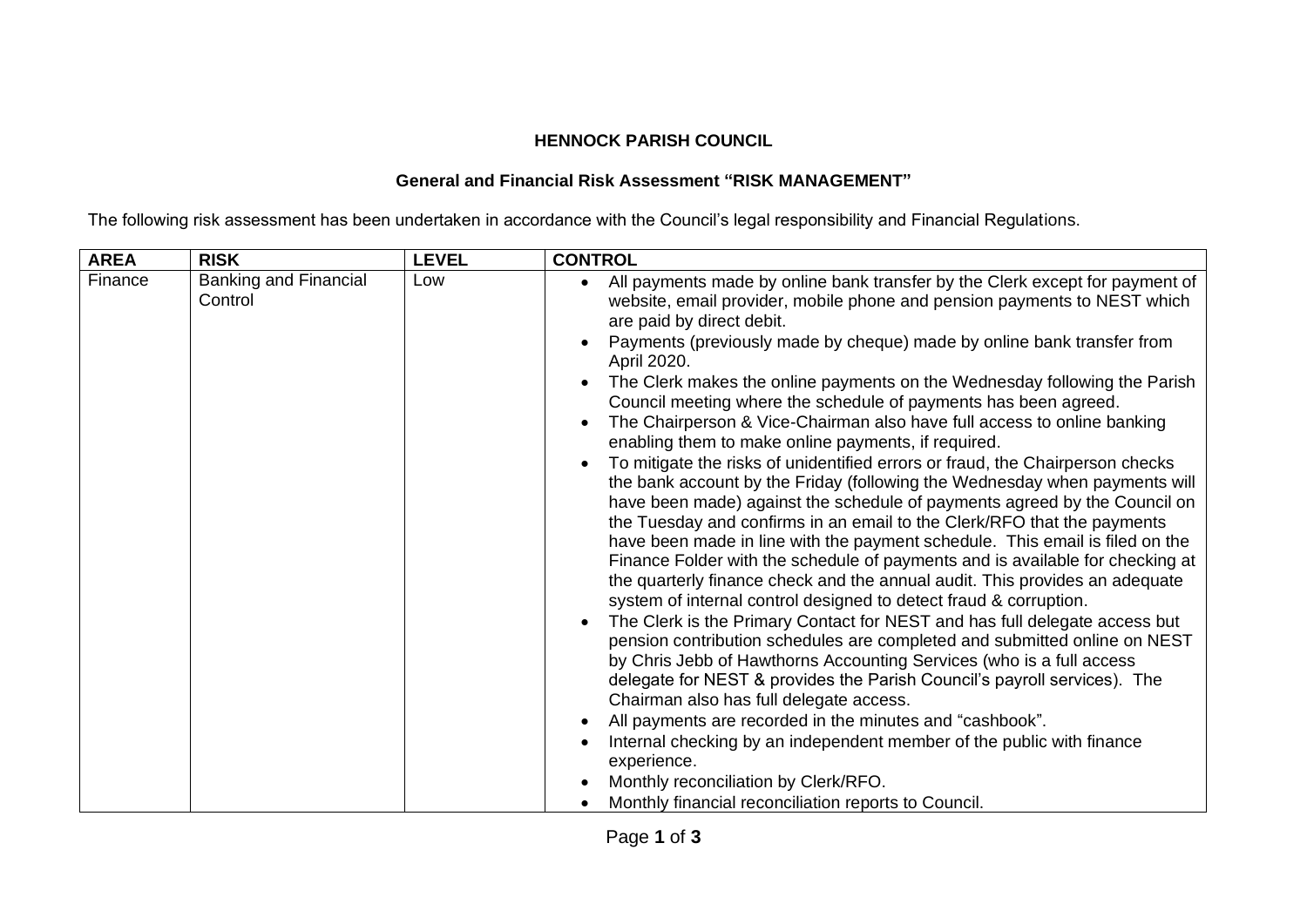|           |                                                            |               | Encourage income payments by cheque or direct payment in to Parish<br>$\bullet$<br>Council's bank account.<br>Adequate Fidelity Guarantee insurance cover is in place.                                                                                                                                                                         |
|-----------|------------------------------------------------------------|---------------|------------------------------------------------------------------------------------------------------------------------------------------------------------------------------------------------------------------------------------------------------------------------------------------------------------------------------------------------|
| Liability | Risk to third party,<br>property or individual.            | <b>Medium</b> | Insurance in place.<br>Public land and equipment inspected regularly.<br>Trees inspected as required by Tree Warden<br>Organisers of events held on Council property to which the public can attend<br>are to indemnify the Council against claims for loss, injury and damage.<br>A minimum of £5m public liability insurance is recommended. |
|           | Legal liability as a<br>consequence of asset<br>ownership. | Medium/High   | Insurance in place.<br>$\bullet$<br>Weekly H&S inspections of play equipment and play parks.<br>Annual inspection by specialists.<br>Records of inspections kept.                                                                                                                                                                              |
|           | Risk associated with<br>employment of contractors          | Medium/High   | Contractors engaged on Council property should comply with their own H&S<br>$\bullet$<br>Policy and have adequate public liability insurance cover.                                                                                                                                                                                            |

| <b>AREA</b>                   | <b>RISK</b>                                      | <b>LEVEL</b> | <b>CONTROL</b>                                                                                                                                                                                      |
|-------------------------------|--------------------------------------------------|--------------|-----------------------------------------------------------------------------------------------------------------------------------------------------------------------------------------------------|
| <b>Employers</b><br>Liability | Comply with employment<br>law                    | Low          | Membership of NALC, DALC & SLCC for information.                                                                                                                                                    |
|                               | Comply with Inland<br>Revenue requirements       | Low          | Payroll service provided by Hawthorns Accounting Services Ltd which<br>$\bullet$<br>includes Real Time Information Reporting to HM Revenue & Customs.<br>Internal and external audits.<br>$\bullet$ |
|                               | Salary and wages.                                | Low          | Paid by online baking – refer above under Finance risk.<br>$\bullet$<br>A record of all payments is maintained.<br>$\bullet$                                                                        |
|                               | Safety of cleaning and<br>maintenance personnel. | Medium       | The main risk is associated with cleaning and litter picking.<br>$\bullet$<br>Protective gloves and litter picking tools have been provided to appropriate<br>personnel.                            |
| Legal<br>Liability            | Ensuring activities are<br>within legal powers.  | Low          | Clerk clarifies legal position on new proposals.<br>Legal advice sought if necessary.                                                                                                               |
|                               |                                                  |              | Receives & acts upon updates from DALC and SLCC.                                                                                                                                                    |